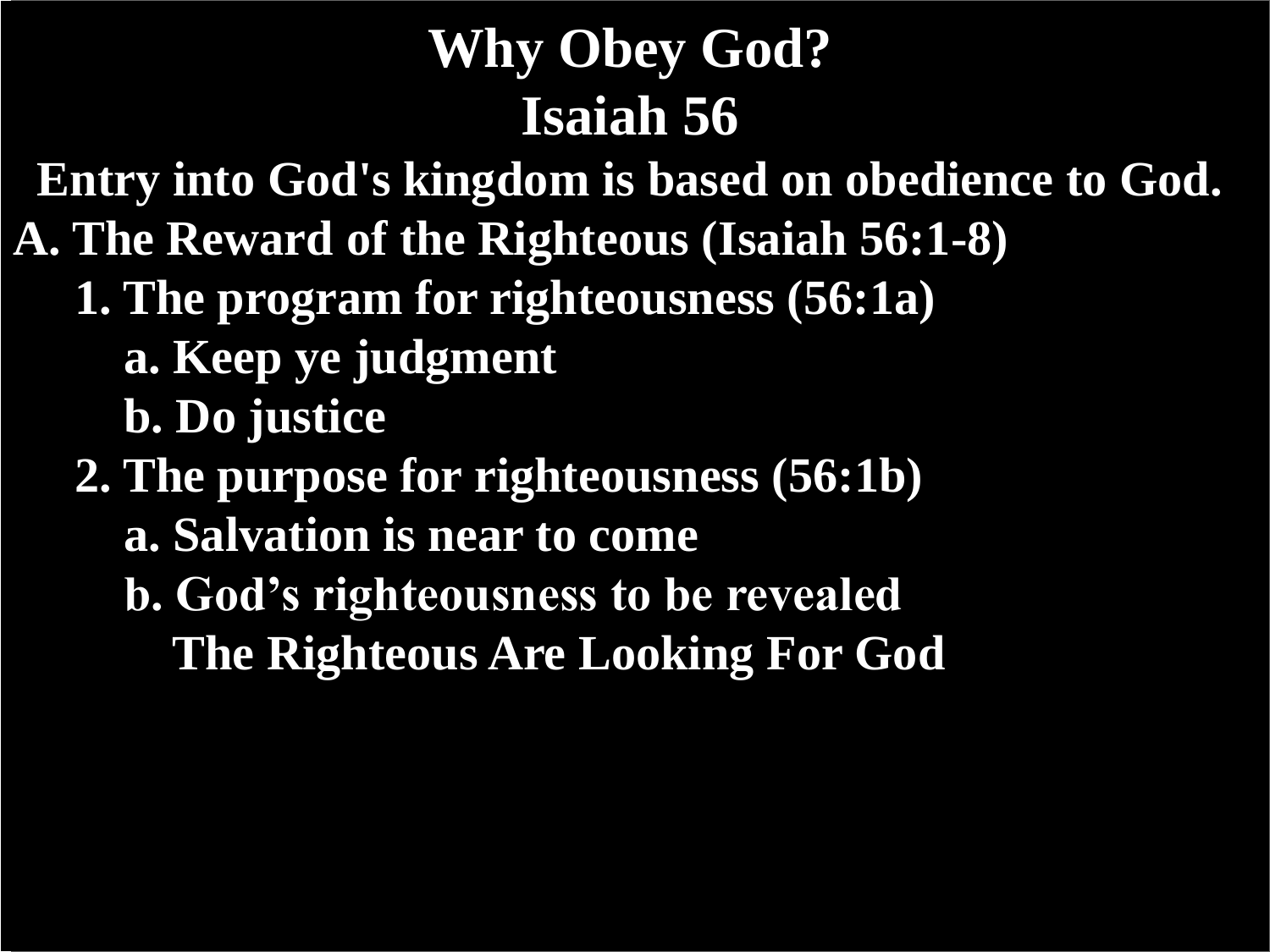# **Why Obey God? Isaiah 56**

**Entry into God's kingdom is based on obedience to God.**

- **A. The Reward of the Righteous (Isaiah 56:1-8) - continued**
	- **3. The profit of righteousness (56:2-8)**
		- **a. Blessing those who keep His commandments (v 2)**
		- **b. Position for those who trust in God (v 3)**
		- **c. Everlasting fruit for those in impossible circumstances (v 4-5)**
		- **d. The capacity to love and serve God (v 6)**
		- **e. Accepted worship (v 7)**
		- **f. Restoration to God (v 8)**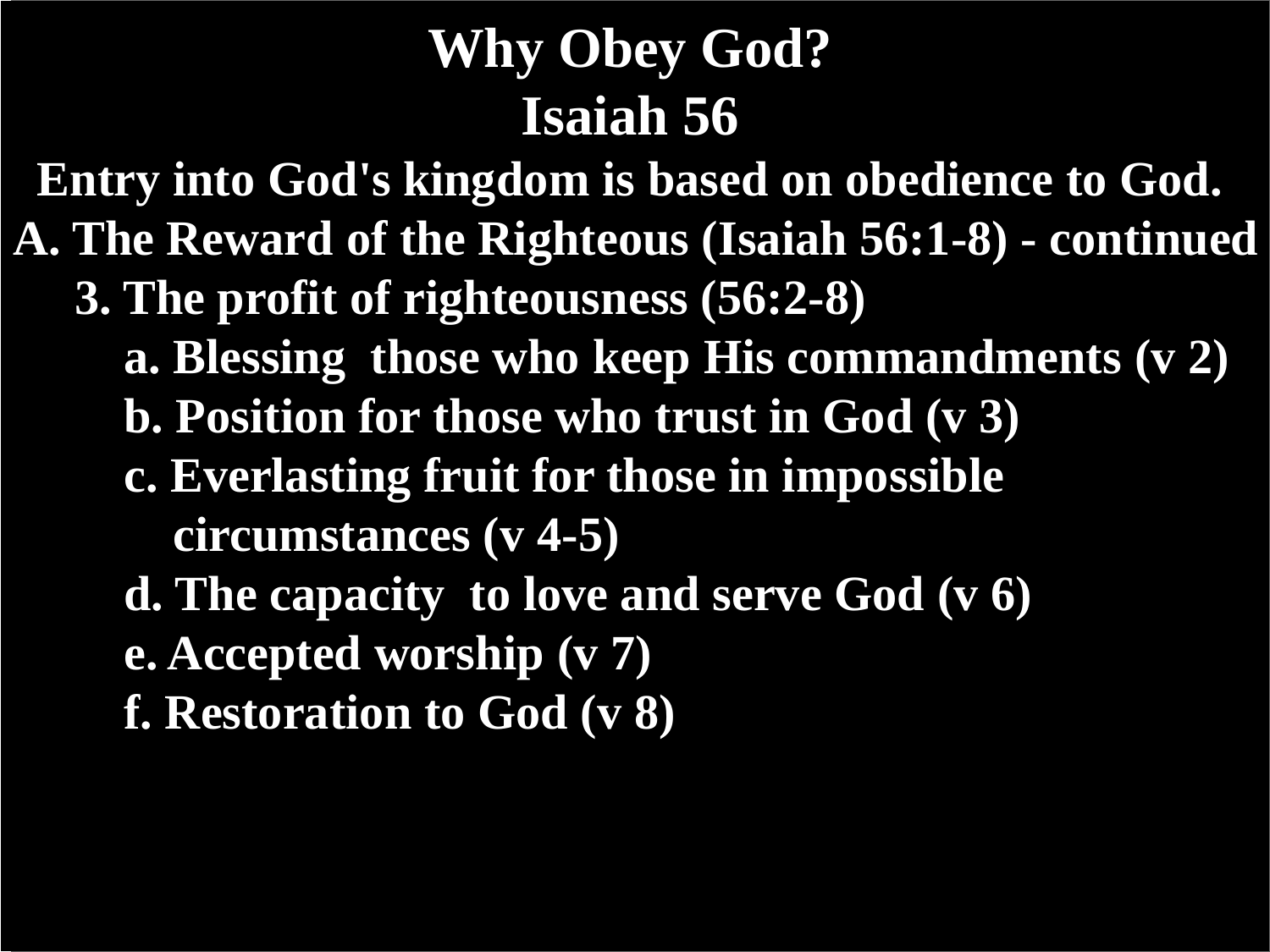# **Why Obey God? Isaiah 56**

**Entry into God's kingdom is based on obedience to God.**

- **B. The Rebuke of the Religious Leaders (Isaiah 56:9-12)**
	- **1. A destructive end predicted (56:9)**
	- **2. A distressing report pronounced on the watchmen (56:10-12)**
		- **a. Blind (v 10)**
		- **b. Ignorant (v 10)**
		- **c. Silent (v 10)**
		- **d. Sleeping (v 10)**
		- **e. Greedy (v 11)**
		- **f. Dull (v 11)**
		- **g. Selfish (v 12)**
- **C. A Similar Rebuke (Revelation 3:14-22)**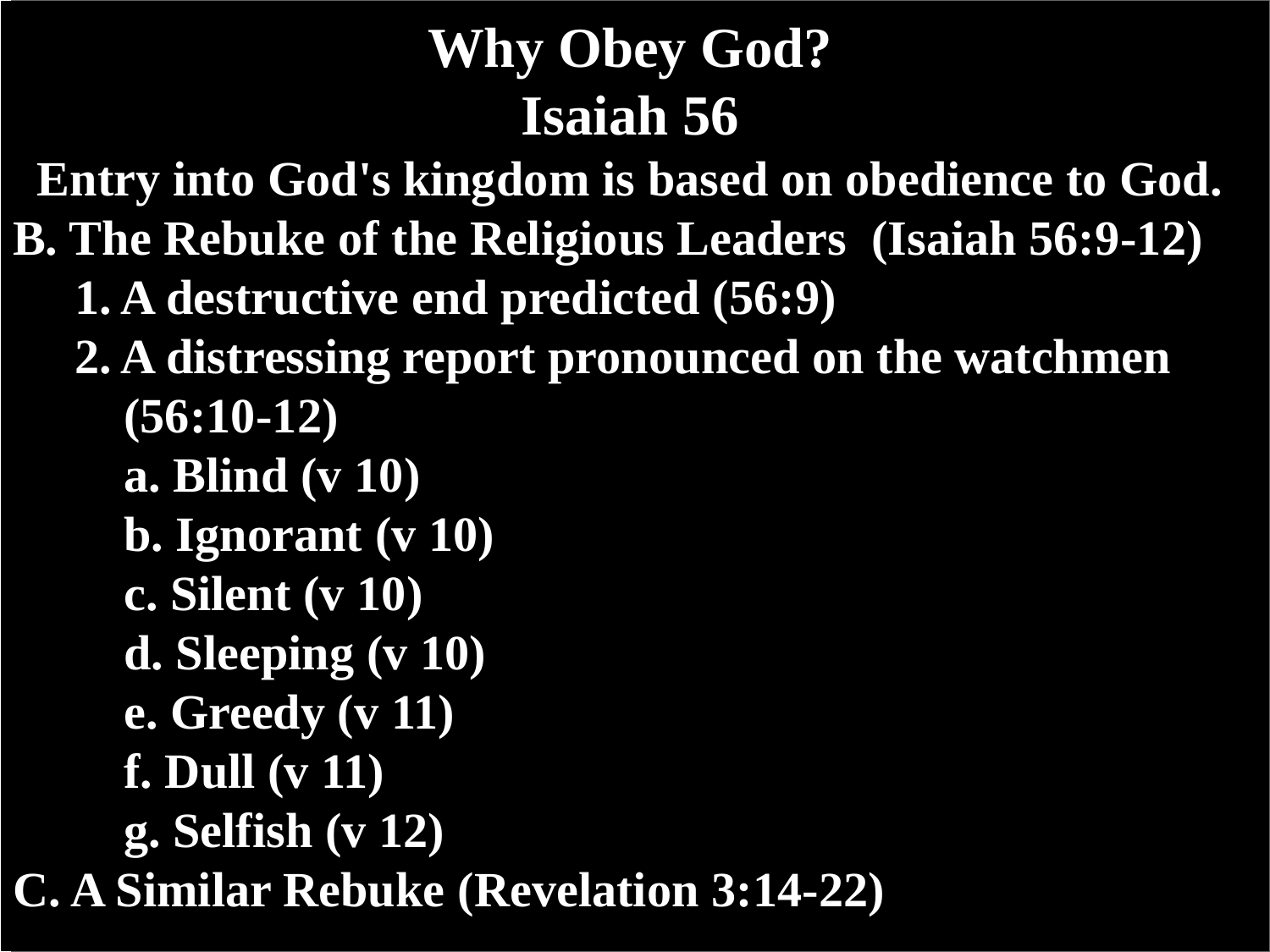## **Different Outcomes Isaiah 57**

#### **The righteous and wicked will not spend eternity in the same place**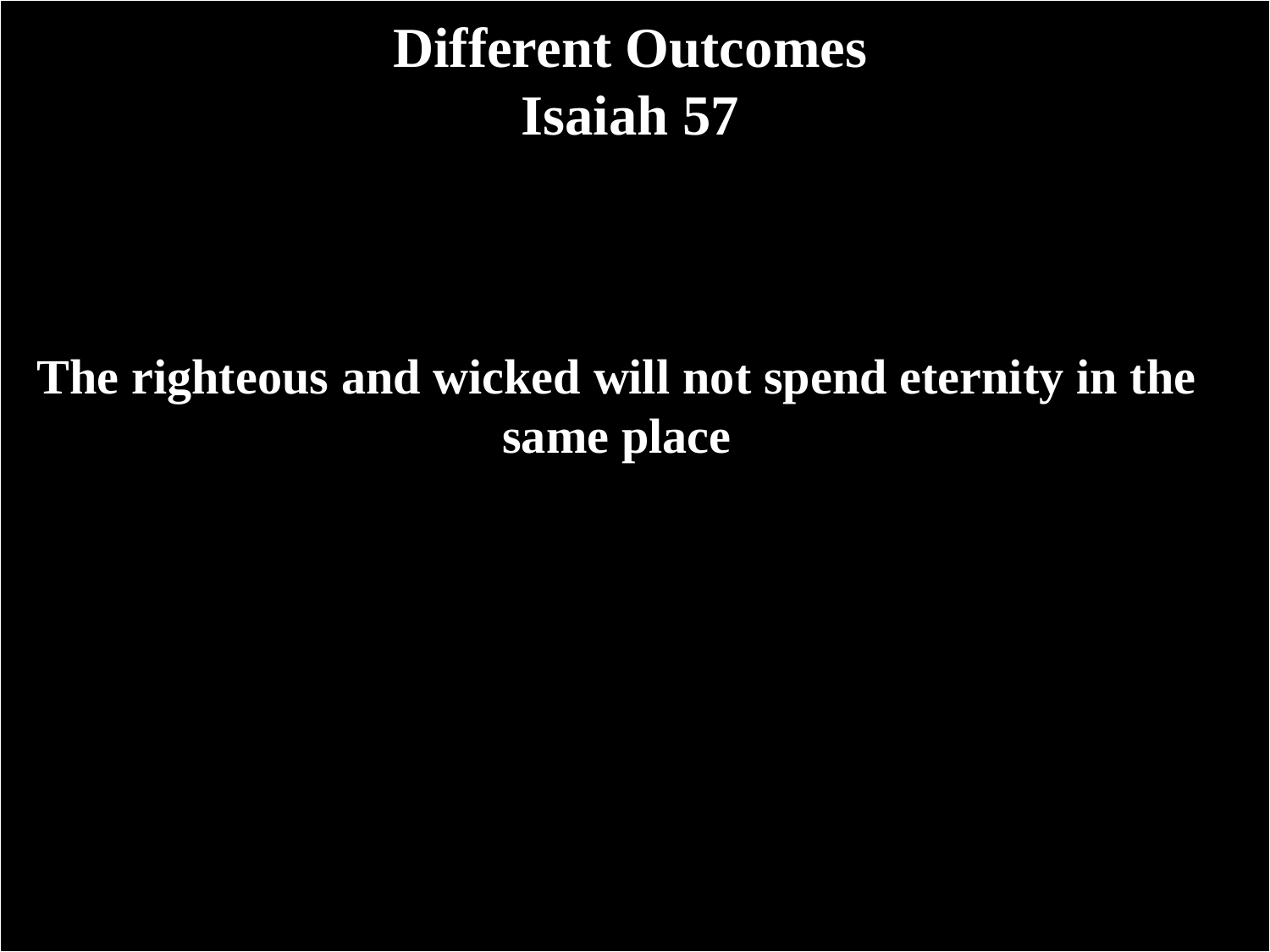### **I. The Outcome of the Righteous (Isaiah 57:1-2)**

#### **Isaiah 57:1-2**

- **1 The righteous perisheth, and no man layeth it to heart: and merciful men are taken away, none considering that the righteous is taken away from the evil to come. 2 He shall enter into peace: they shall rest in their beds, each one walking in his uprightness.**
- **A. Not given or considered by the world (57:1)**
- **B. Future peace and reward (57:2)**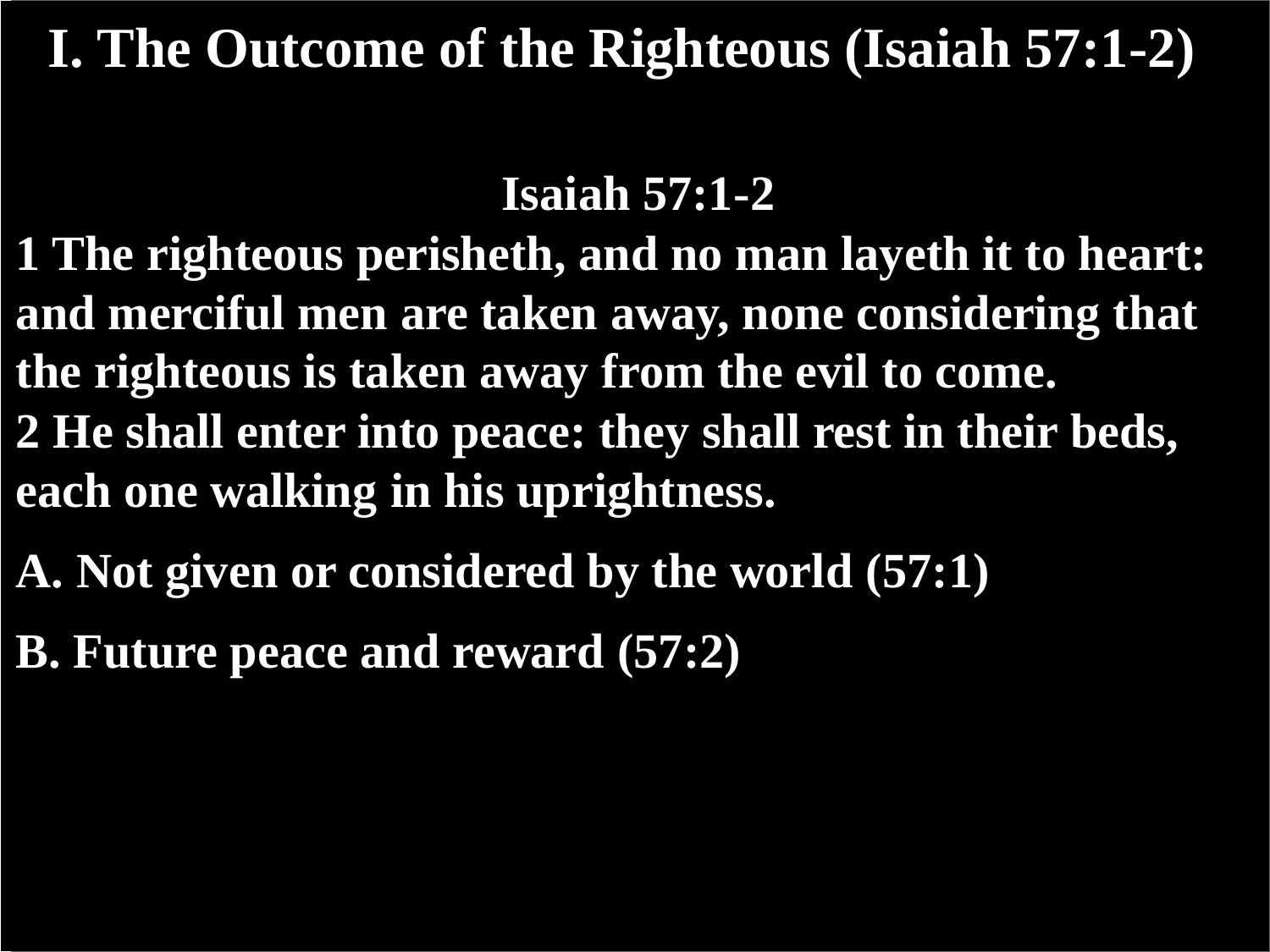**A. The wickedness revealed (57:3-13) 1. By heritage (v 3) Isaiah 57:3**

**But draw near hither, ye sons of the sorceress, the seed of the adulterer and the whore.**

 **2. By childish pride (v 4)**

**Isaiah 57:4**

**Against whom do ye sport yourselves? against whom make ye a wide mouth, and draw out the tongue? are ye not children of transgression, a seed of falsehood.**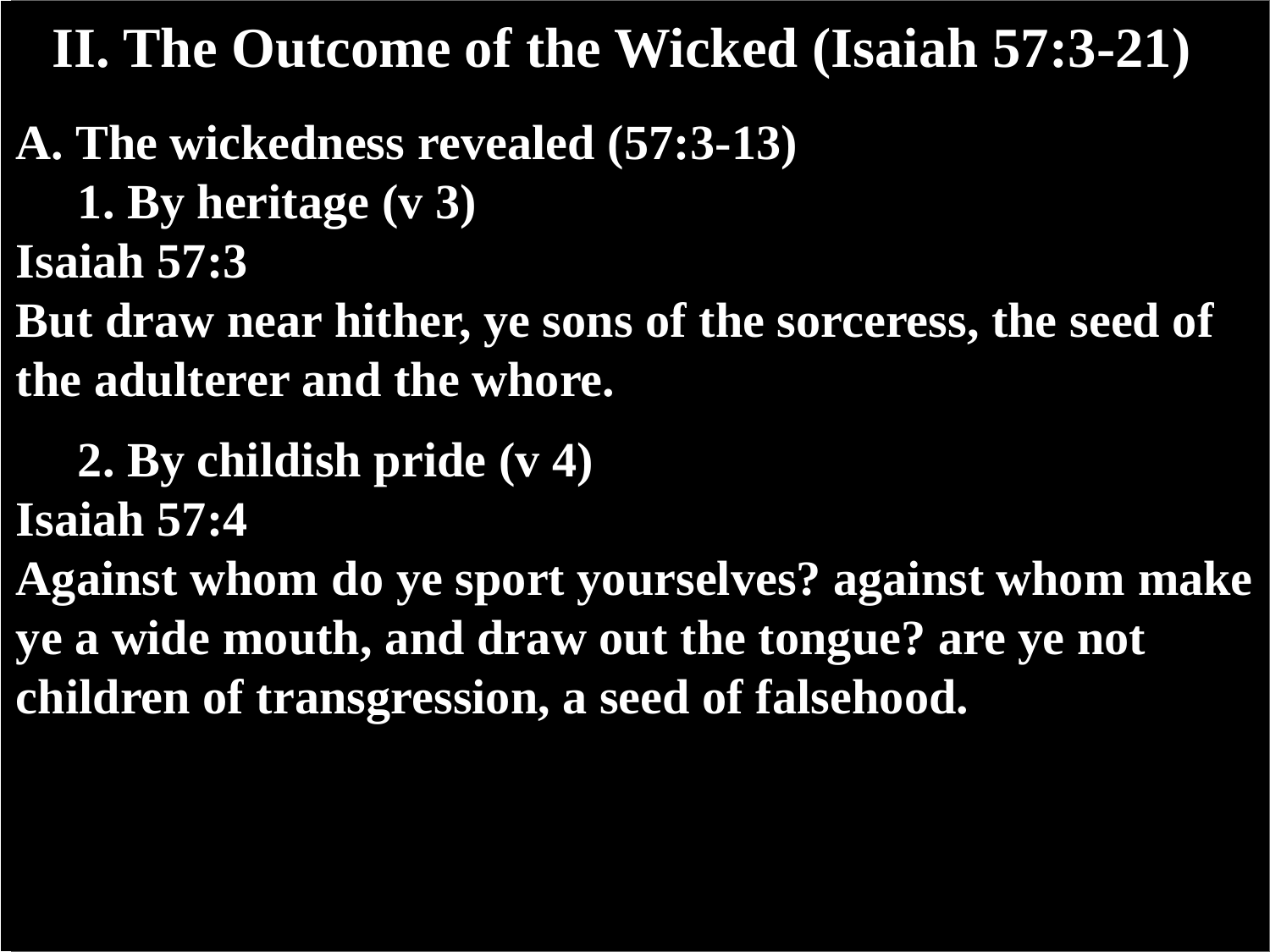- **A. The wickedness revealed (57:3-13) - continued 3. By blatant idolatry (vv 5-8) Isaiah 57:5-6**
- **5 Enflaming yourselves with idols under every green tree, slaying the children in the valleys under the clifts of the rocks?**
- **6 Among the smooth stones of the stream is thy portion; they, they are thy lot: even to them hast thou poured a drink offering, thou hast offered a meat offering. Should I receive comfort in these?**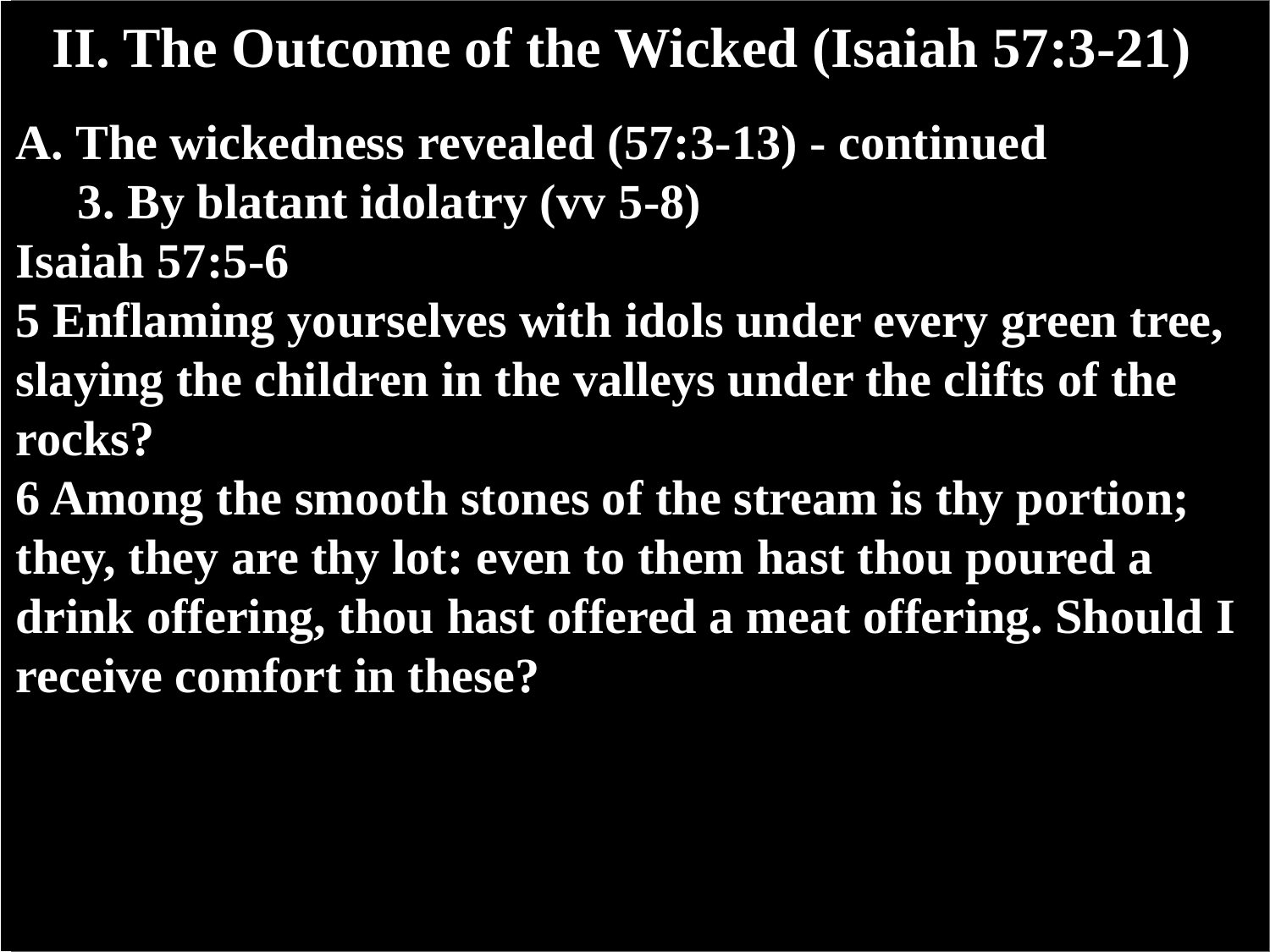- **A. The wickedness revealed (57:3-13) - continued 3. By blatant idolatry (vv 5-8) Isaiah 57:7-8**
- **7 Upon a lofty and high mountain hast thou set thy bed: even thither wentest thou up to offer sacrifice.**
- **8 Behind the doors also and the posts hast thou set up thy remembrance: for thou hast discovered thyself to another than me, and art gone up; thou hast enlarged thy bed, and made thee a covenant with them; thou lovedst their bed where thou sawest it.**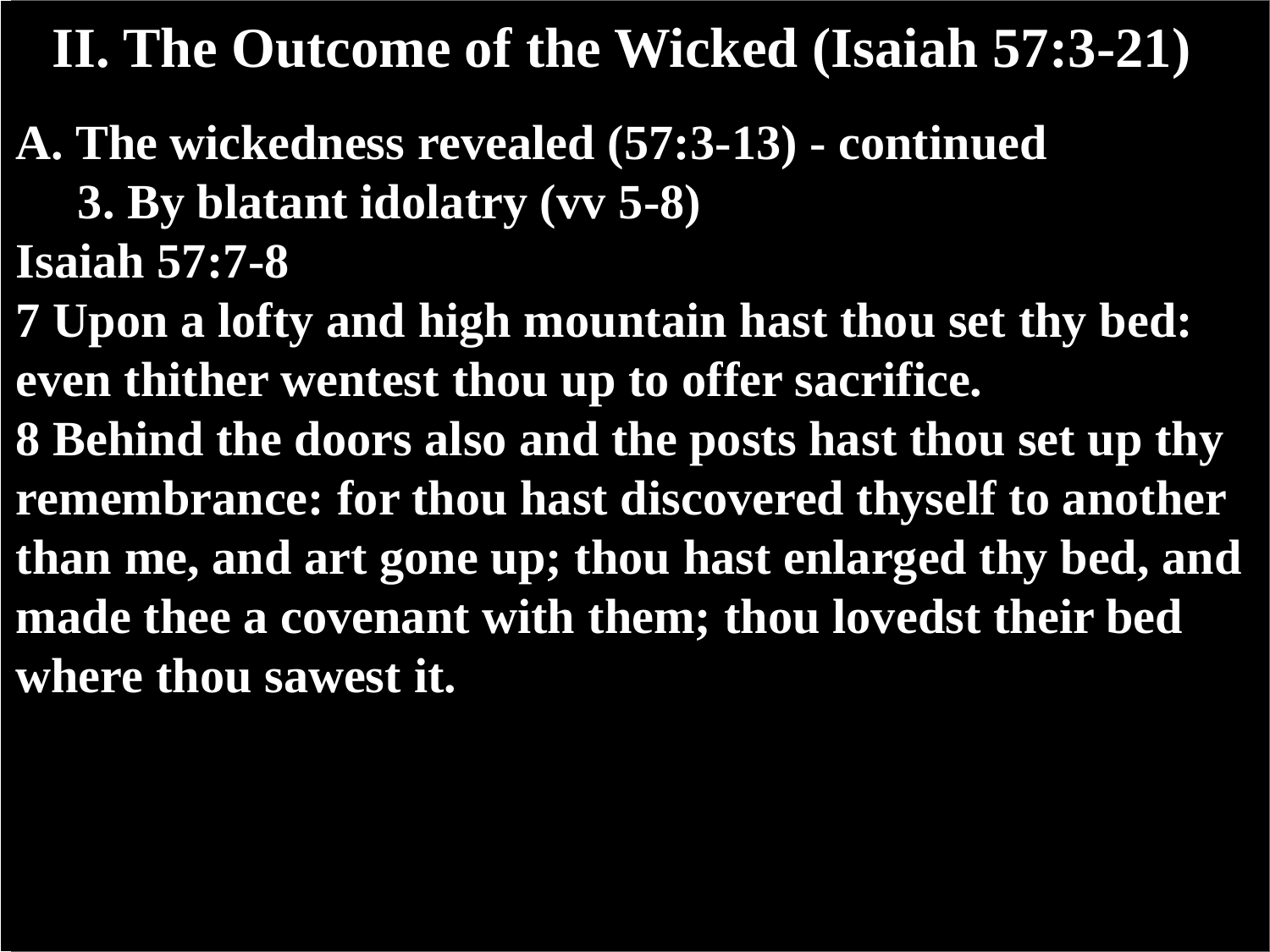- **A. The wickedness revealed (57:3-13) - continued 4. By unholy alliances (v 9) Isaiah 57:9**
- **And thou wentest to the king with ointment, and didst increase thy perfumes, and didst send thy messengers far off, and didst debase thyself even unto hell.**
- **5. By reprobation (v 10) Isaiah 57:10**
- **Thou art wearied in the greatness of thy way; yet saidst thou not, There is no hope: thou hast found the life of thine hand; therefore thou wast not grieved.**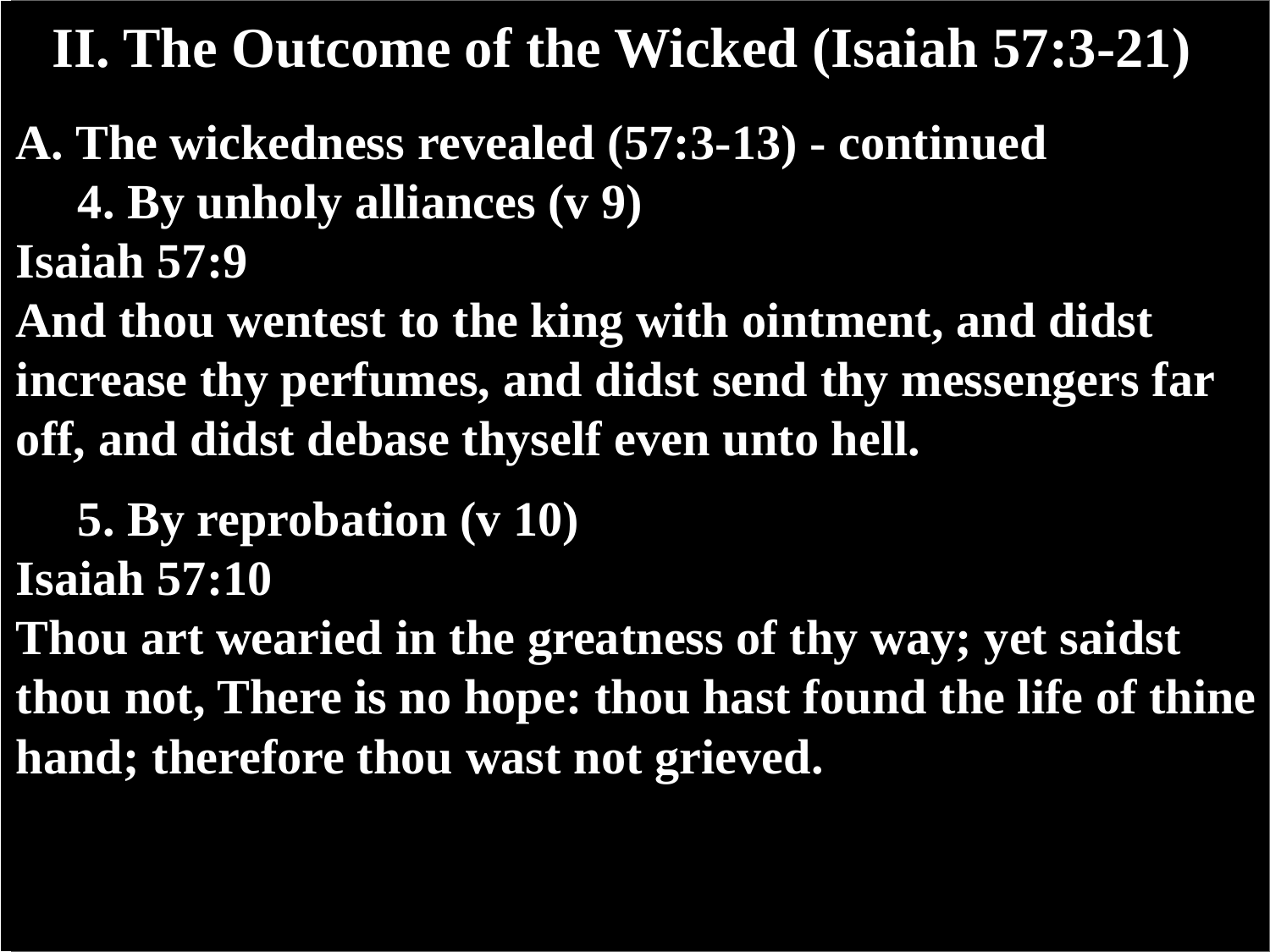- **A. The wickedness revealed (57:3-13) - continued 6. By spiritual blindness (v 11) Isaiah 57:11**
- **And of whom hast thou been afraid or feared, that thou hast lied, and hast not remembered me, nor laid it to thy heart? have not I held my peace even of old, and thou fearest me not?**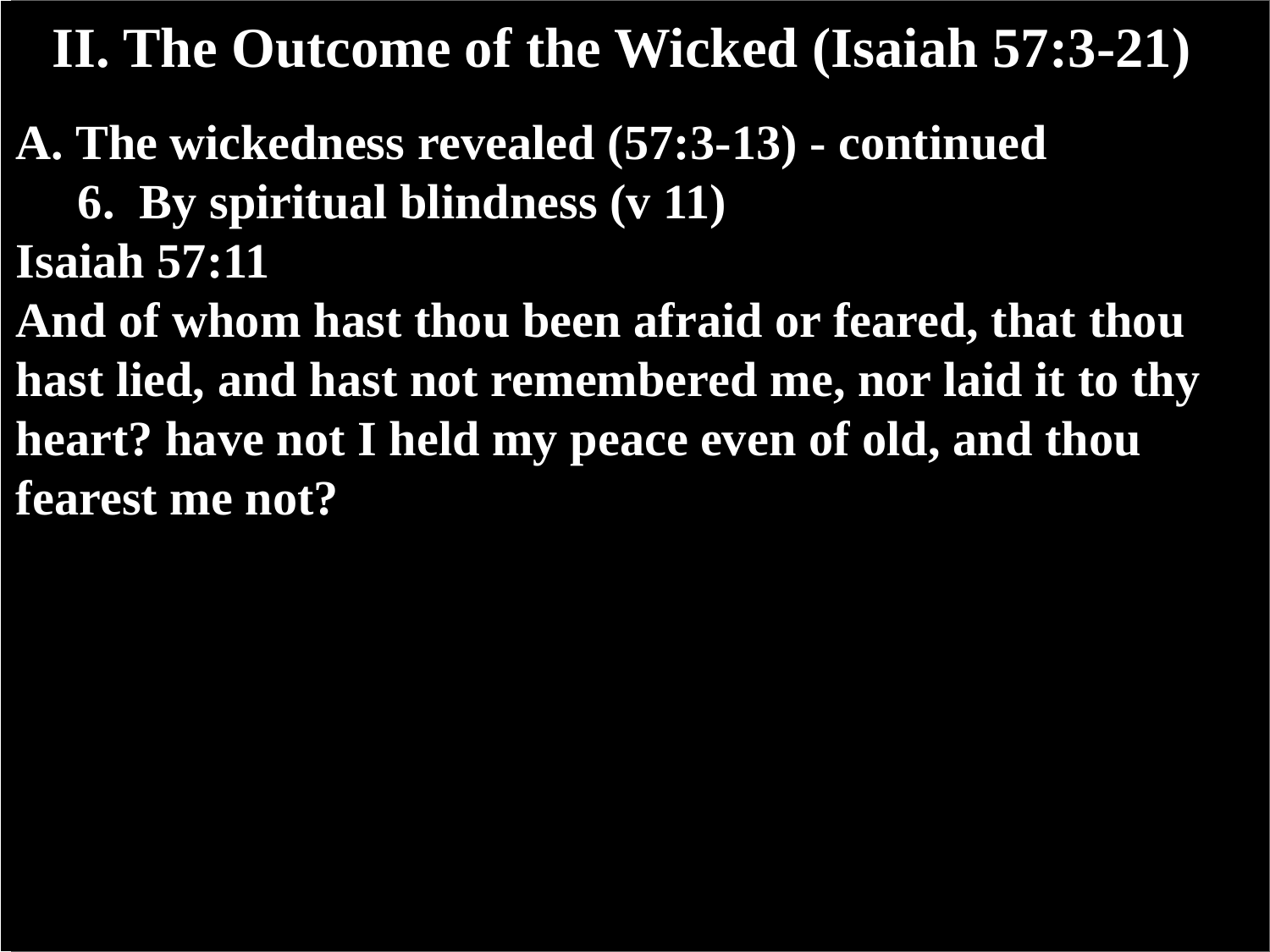**A. The wickedness revealed (57:3-13) - continued**

 **7. By self-righteousness and vanity (vv 12-13) Isaiah 57:12-13**

**12 I will declare thy righteousness, and thy works; for they shall not profit thee.**

**13 When thou criest, let thy companies deliver thee; but the wind shall carry them all away; vanity shall take them: but he that putteth his trust in me shall possess the land, and shall inherit my holy mountain;**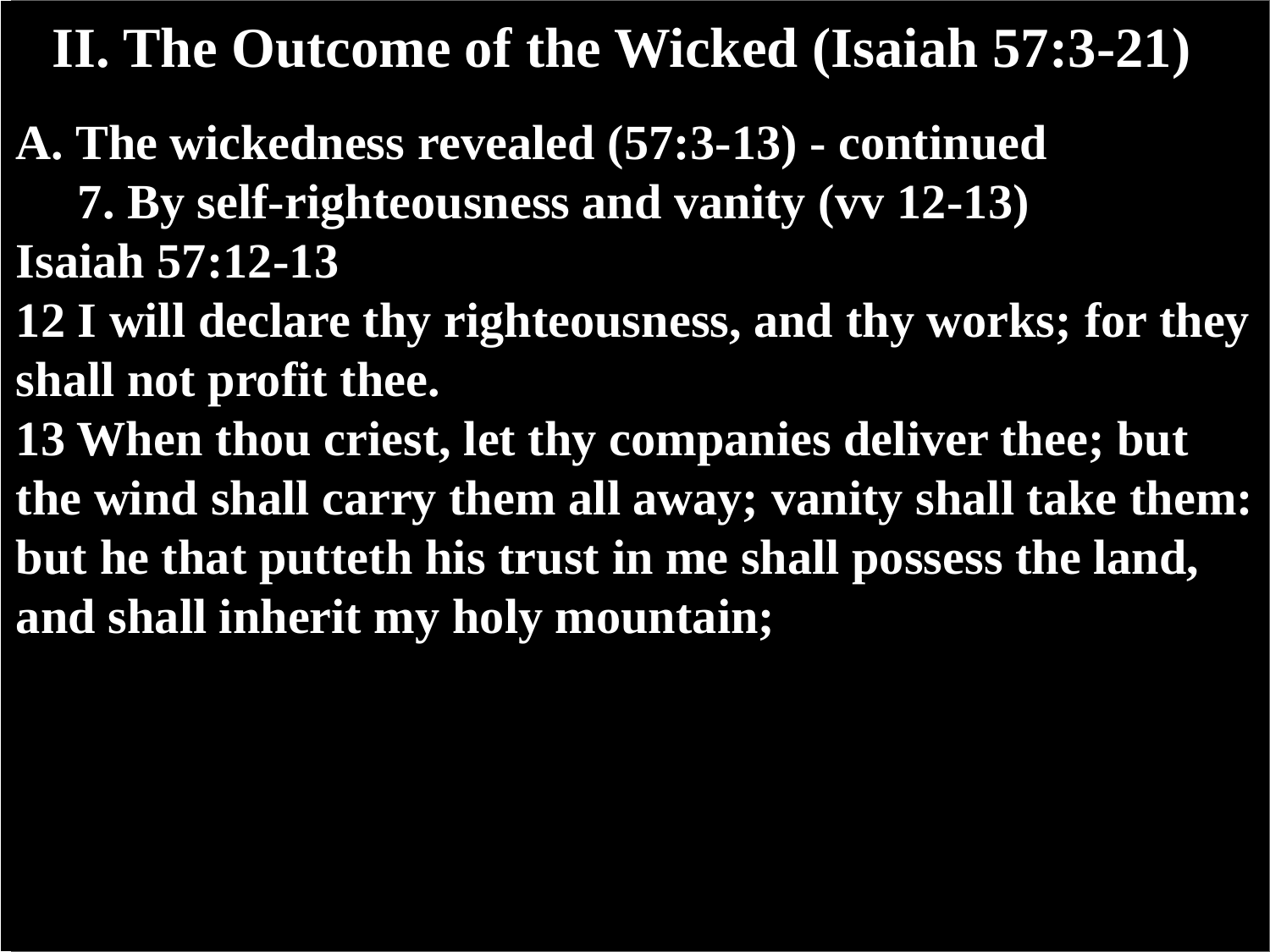- **B. Certain if God is rejected (57:14-21) 1. If the stumbling block is not removed (v 14) Isaiah 57:14**
- **And shall say, Cast ye up, cast ye up, prepare the way, take up the stumblingblock out of the way of my people.**
	- **2. If repentance is not made (vv 15)**
- **Isaiah 57:15**
- **For thus saith the high and lofty One that inhabiteth eternity, whose name is Holy; I dwell in the high and holy place, with him also that is of a contrite and humble spirit, to revive the spirit of the humble, and to revive the heart of the contrite ones.**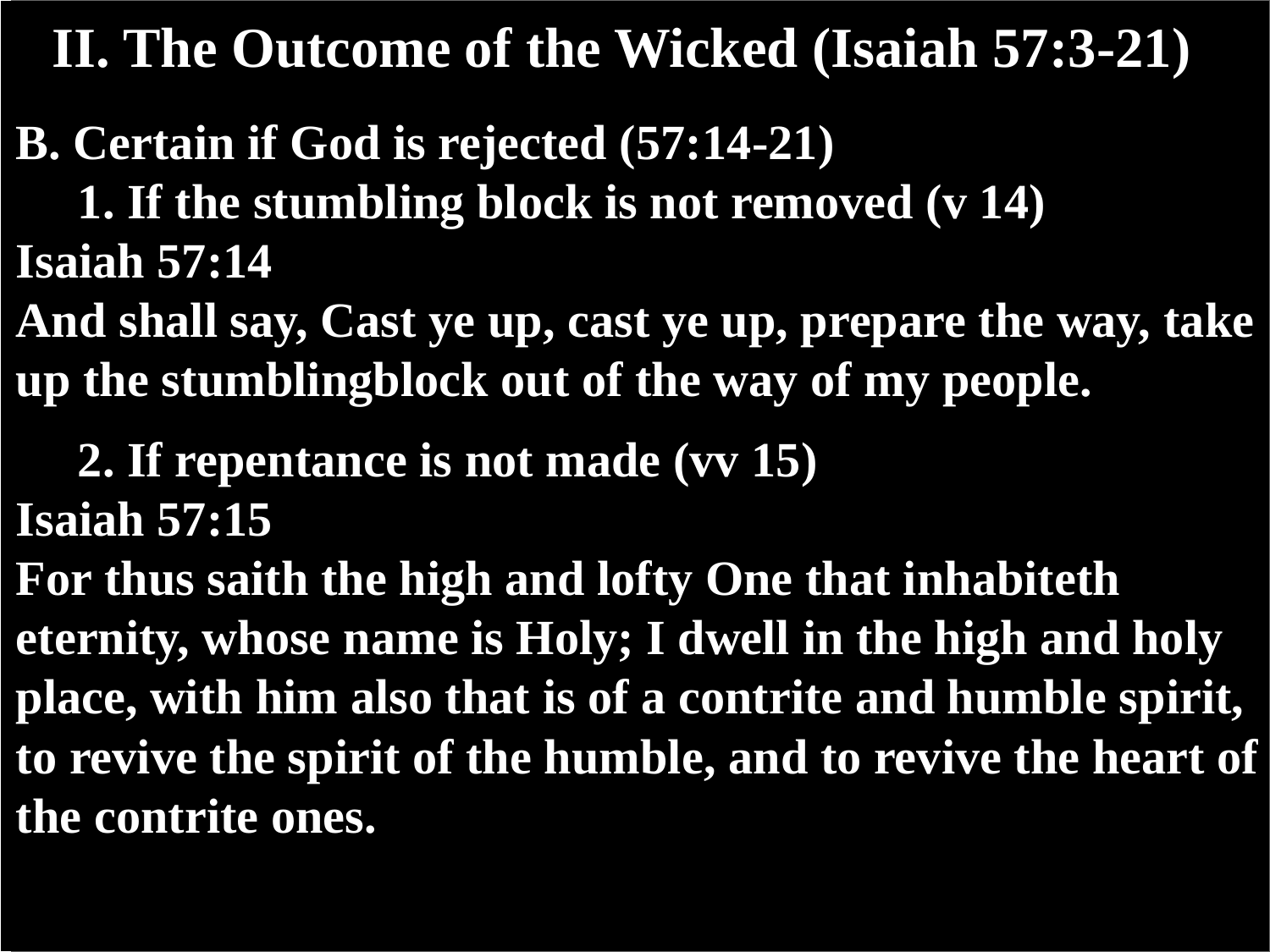- **B. Certain if God is rejected (57:13b-21) - continued 3. If God's nature is not understood (16) Isaiah 57:16**
- **For I will not contend for ever, neither will I be always wroth: for the spirit should fail before me, and the souls which I have made.**
	- **a. Chances will run out**
- **Genesis 6:3**
- **And the LORD said, My spirit shall not always strive with man, for that he also is flesh: yet his days shall be an hundred and twenty years.**
	- **b. Judgment will remove sin and the sinner from God's presence**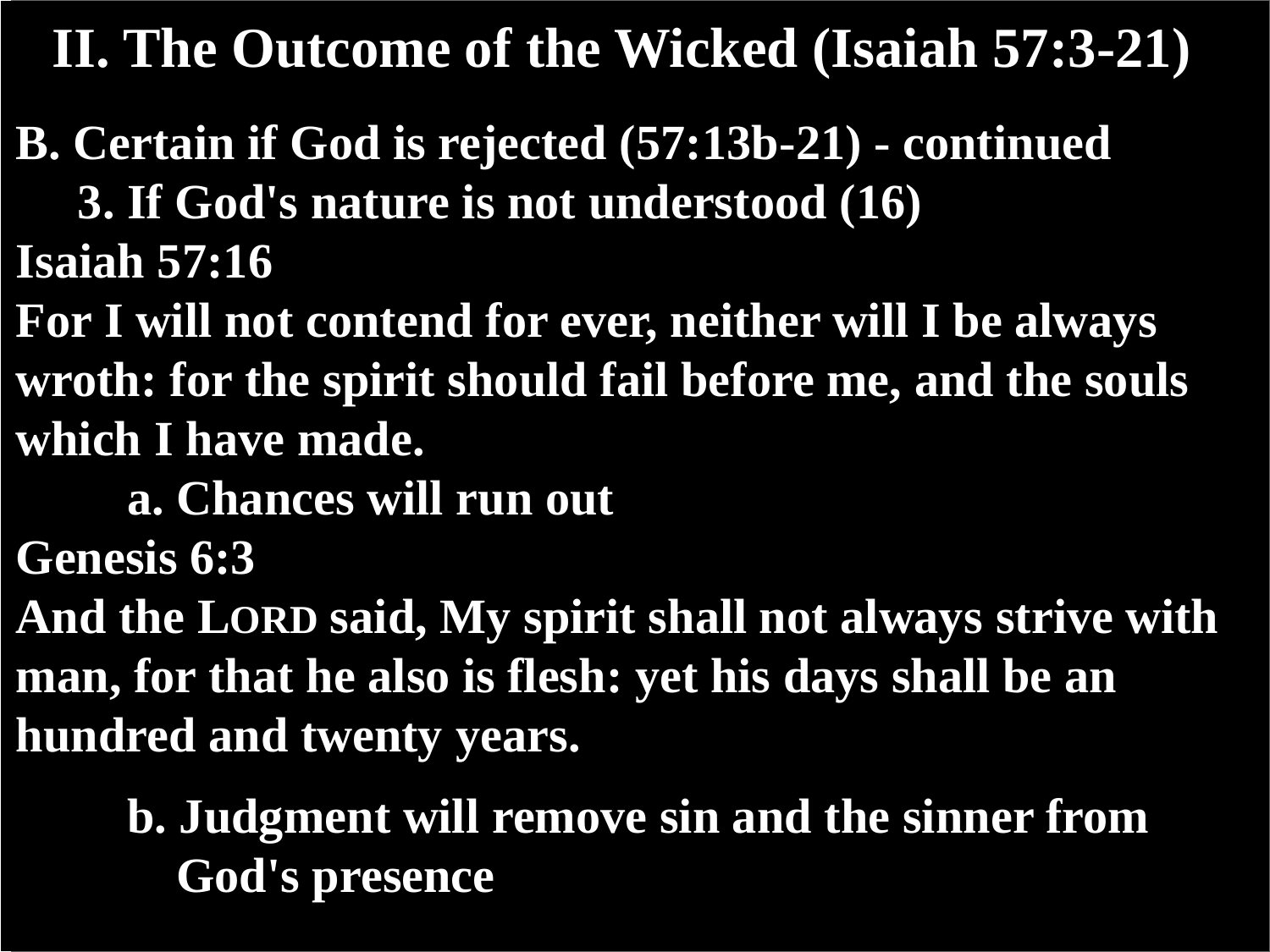**B. Certain if God is rejected (57:13b-21) - continued 4. In this life (v 17)**

**Isaiah 57:17**

**For the iniquity of his covetousness was I wroth, and smote him: I hid me, and was wroth, and he went on frowardly in the way of his heart.**

**Proverbs 8:35-36**

**35 For whoso findeth me findeth life, and shall obtain favour of the LORD.**

**36 But he that sinneth against me wrongeth his own soul: all they that hate me love death.**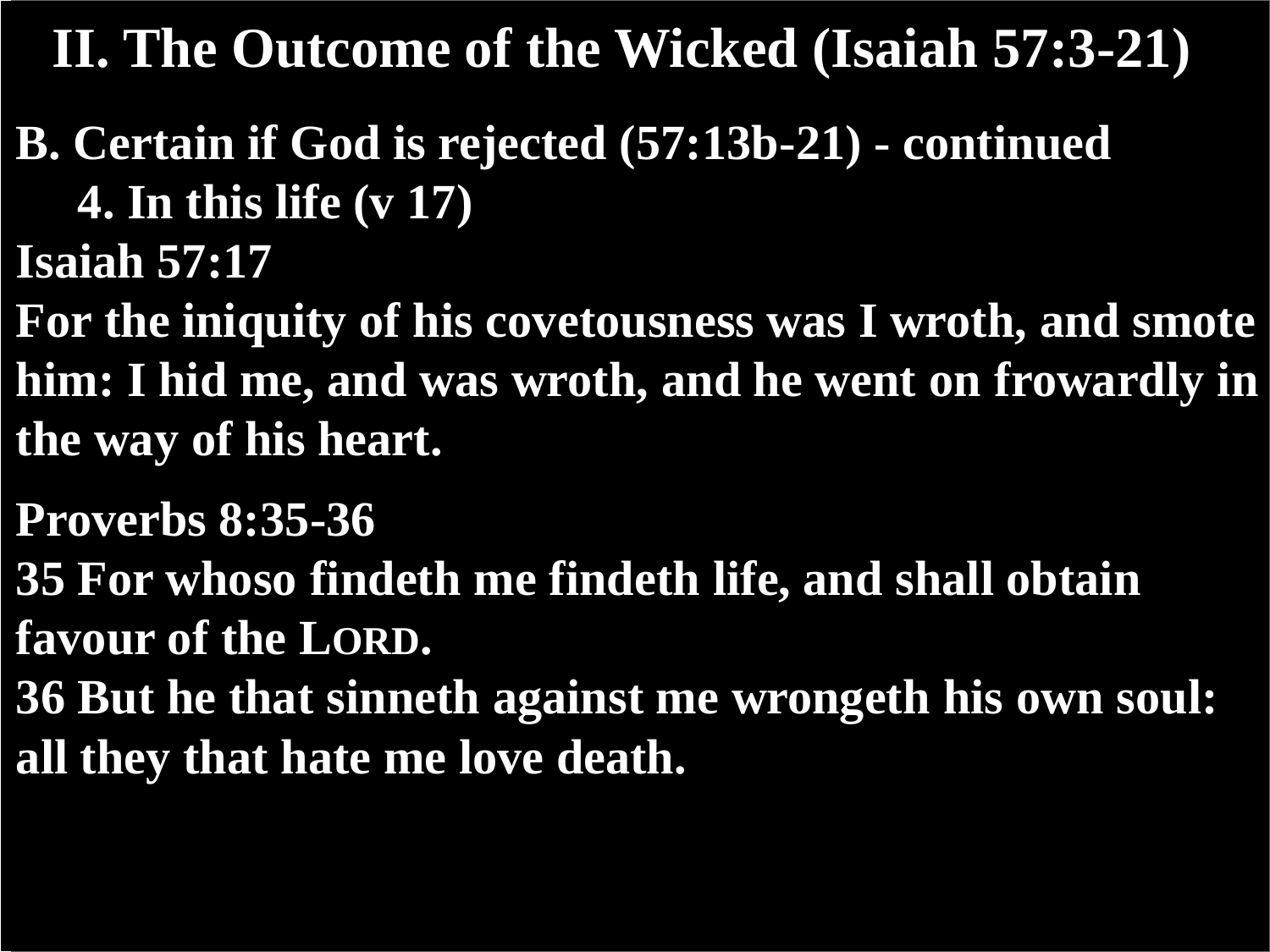**B. Certain if God is rejected (57:13b-21) - continued 5. Because God's mercy is spurned Isaiah 57:18-19**

**18 I have seen his ways, and will heal him: I will lead him also, and restore comforts unto him and to his mourners. 19 I create the fruit of the lips; Peace, peace to him that is far off, and to him that is near, saith the LORD; and I will heal him.**

**Romans 10:21**

**But to Israel he saith, All day long I have stretched forth my hands unto a disobedient and gainsaying people.**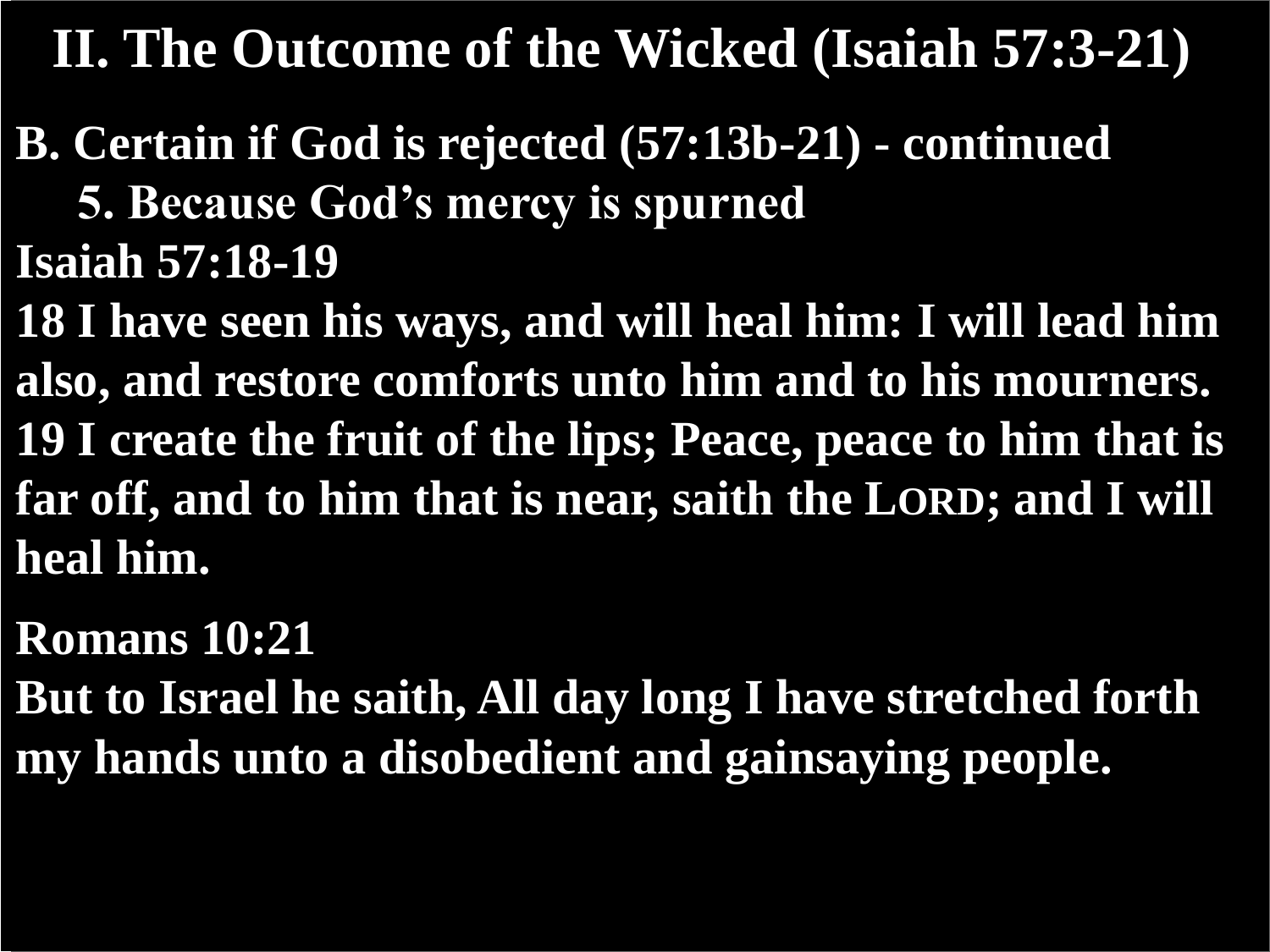- **B. Certain if God is rejected (57:13b-21) - continued 6. The eternal outcome (vv 20-21) Isaiah 57:20-21**
- **20 But the wicked are like the troubled sea, when it cannot rest, whose waters cast up mire and dirt.**
- **21 There is no peace, saith my God, to the wicked.**
	- **a. Torment and no rest (v 20)**
	- **b. No peace (v 21)**